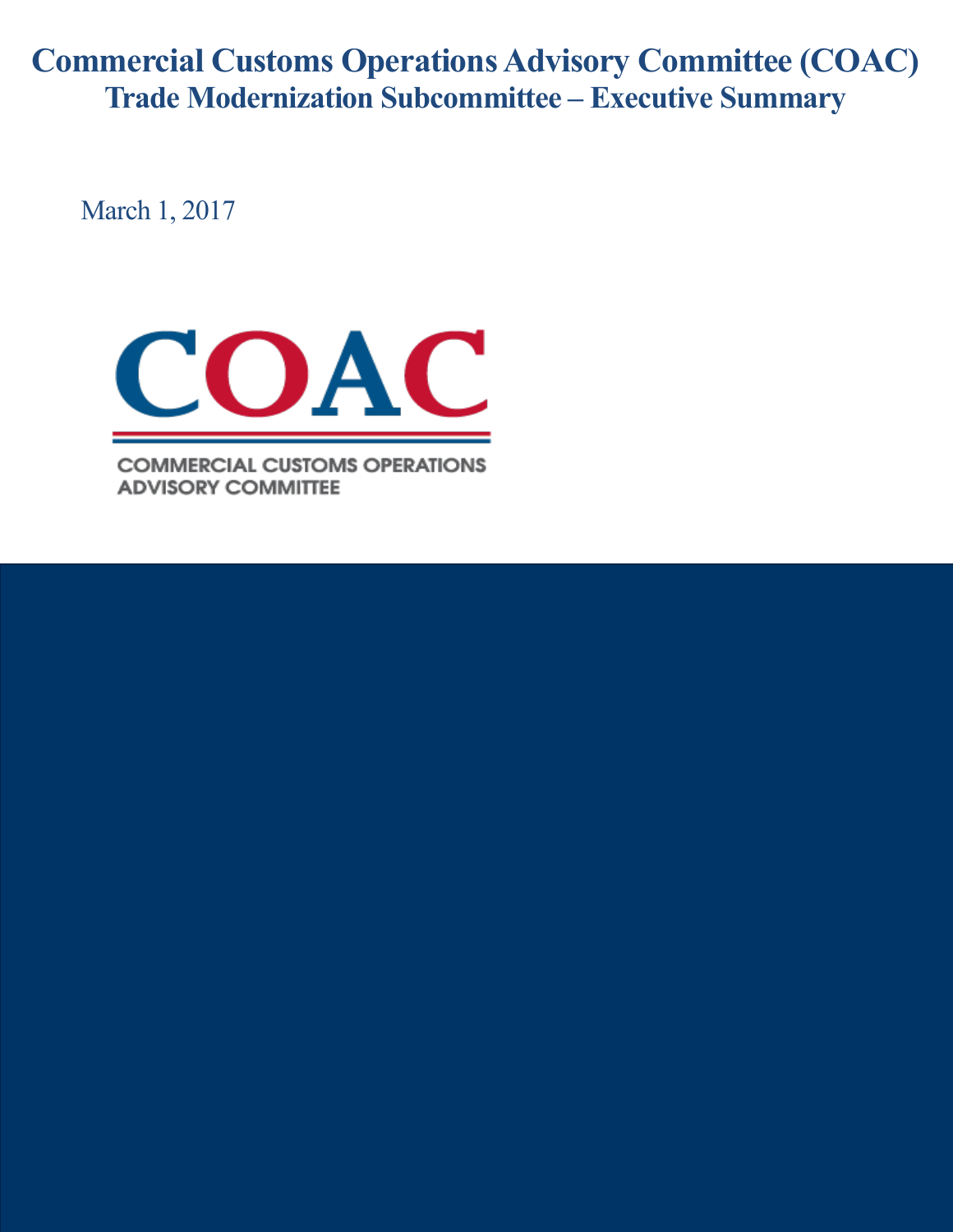# **CUSTOMS COMMERCIAL OPERATIONS ADVISORY COMMITTEE**

### **Trade Modernization Subcommittee Executive Summary – Trade Progress Report March 2017**

#### **Background**

The Trade Modernization Subcommittee (Subcommittee) of the 14<sup>th</sup> COAC now has conducted the following work:

- completed the work of the Centers of Excellence & Expertise Uniformity and 2016 Broker Regulations working groups, awaiting further input from CBP on the submitted recommendations;
- completing the work of the Revenue Modernization working group, presenting recommendations during the March COAC meeting;
- continuing the work of the Rulings and Decisions Improvement and International Engagement & Trade Facilitation working groups, presenting the initial recommendations during the March COAC meeting; and
- announcing the launch of the E-Commerce working group, recommendations pending.

The Subcommittee continues to forge a public/private partnership designed to develop a strategic vision to enhance predictability, transparency and efficiency that is relevant in today's progressive trade environment and strengthens U.S. businesses as well as our economy.

| Jeffery Nii   | Acting Executive Director, Trade Policy and Programs, Office of Trade, CBP        |
|---------------|-----------------------------------------------------------------------------------|
| David Dolan   | Director, International Organizations and Agreements Division, Office of          |
|               | <b>International Affairs, CBP</b>                                                 |
| Sherri Jordan | Director, Financial Systems Division, Office of Finance, Financial Operations     |
|               | Directorate, CBP                                                                  |
| Myles Harmon  | Director, Commercial Trade & Facilitation Division, Regulations & Rulings, Office |
|               | of Trade, CBP                                                                     |
| Michael Walsh | Director, IPR Policy and Programs, IPR Policy & Programs Division, Office of      |
|               | Trade, CBP                                                                        |
| Shaun Keller  | Chief, E-Commerce and Small Business Branch, Office of Trade, CBP                 |
| Cindy Allen   | VP Regulatory Affairs and Compliance, FedEx Trade Networks                        |
| Lenny Feldman | Senior Member, Sandler, Travis & Rosenberg, P.A.                                  |

#### **Chairpeople**

# **Working Group Updates**

#### **1. Centers of Excellence & Expertise Uniformity and 2016 Broker Regulations**

These working groups arrived at over sixty (60) that were submitted previously in the April 2016 COAC Public Meeting. We continue to appreciate updates on these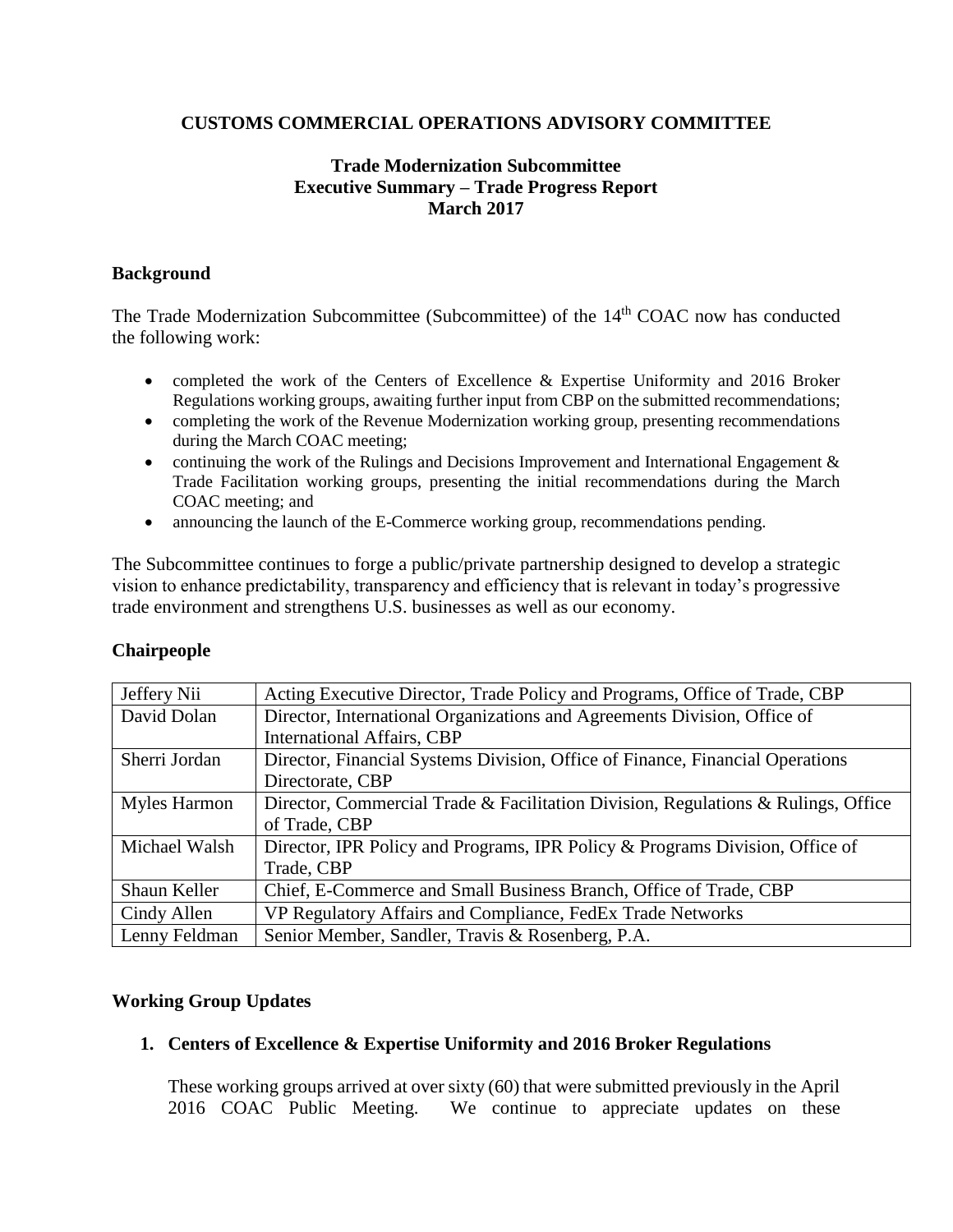recommendations from CBP. We recognize that CBP was able to confirm that under the Administration's new requirements for issuing regulations it was permissible to proceed with the extension of time for comments on CBP's interim final rule to implement its organizational changes relating to the Centers. We suggest that CBP confirm that it may issue its proposed regulatory changes relating to customs brokers on the basis that they would not be deemed of "significant" interest under the Administration's regulatory standard.

# **2. Revenue Modernization**

The Revenue Modernization (Rev Mod) working group is presenting the attached recommendations designed to consolidate, automate, and streamline fragmented and manual revenue collections processes, allowing CBP Officers to spend less time collecting payments and more time on mission operations, to include customer inter-facing and enforcement duties. The working group consisted of carriers, customs brokers, importers, exporters, express couriers and sureties. The Rev Mod initiative was created to:

- 1) Apply modern technologies to decrease time and paperwork collecting revenue and issuing receipts in the field
- 2) Improve documentation, training, and procedures such that customers' experience is consistent across CBP
- 3) Expand payment options to provide customers with more electronic and advanced payment options
- 4) Improve CBP systems integration, which will provide better reporting capabilities and data transparency to customers
- 5) Streamline processes and improve port infrastructure to support the emerging revenue program requirements and technologies

The working group's air, land and sea team produced fourteen (14) recommendations and the import team produced seven (7) recommendations. The recommendations primarily address how CBP can leverage technology and consolidate processes to expedite and streamline the payment of duties, taxes and fees associated with: informal entries; formal entry statements; post entry payments and claims including reconciliation; broker licenses; truck crossing; APHIS/USDA; and express consignment.

The working group concludes upon the presentation of these recommendations.

# **3. Rulings and Decisions Improvement**

The working group consisting of attorneys, customs brokers, freight forwarders, express couriers, importers and exporters recognized that the current system of CBP rulings and decisions, *e.g.,* binding rulings, internal advice and protest review decisions, affords an indispensable degree of transparency and informed compliance for the international trade community. However, through additional resources, automation and process improvement, the working group concluded that Regulations & Rulings (R&R), should be able to improve its speed and visibility when issuing its rulings and decisions.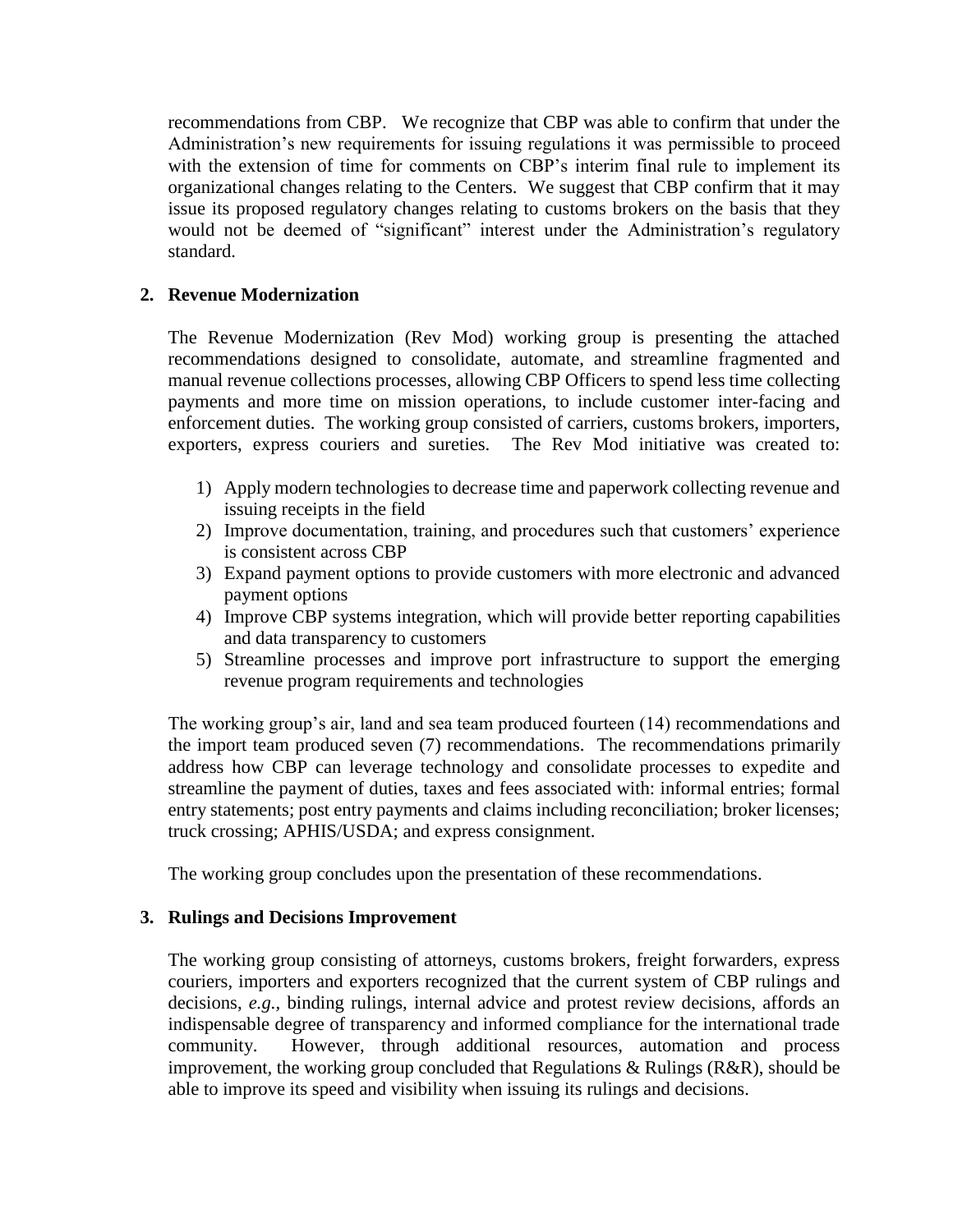The working group is focusing on tariff classification, valuation, origin, preference programs, drawback and other aspects of the entry and duty refund process within the Commercial Trade and Facilitation Division. It addressed how with the implementation of the Trade Facilitation and Trade Enforcement Act (TFTEA) and the new Administration's shifting trade policy, R&R can more effectively and efficiency issue the rulings and decisions that are extremely vital for both proper business planning and for affording traders due process.

As the attached recommendations illustrate, the working group identified ways to: enhance resource allocation due to shifting priorities and management needs; improve communication and outreach before, during, and after the rulings and decisions process; improve efficiencies by increasing and/or realigning expertise and considering expedited decision-making mechanisms as practicable; leverage automation for greater internal and external visibility, and optimize the value of the CROSS rulings database and its body of decisions by enhancing its technology and also considering the sun-setting of older, often outdated classification rulings and decisions.

Although the working group is providing a significant number of recommendations that touch upon a variety of critical issues during the March COAC, it will continue to convene to address and fine tune additional issues that the working group feels are necessary.

#### **4. International Engagement & Trade Facilitation**

After a brief hiatus, this working group is back in full swing, developing a strategy to identify top trade barriers to effective and efficient trade with our most prominent trade partners (e.g., BRIC countries and FTA partners). Now that 108 of the needed 110 countries to ensure the WTO Trade Facilitation Agreement (TFA) enters into force have ratified the agreement, the working group is considering practical strategic approaches and solutions/suggestions to encourage the adoption of best practices through CBP's engagement with the WCO as well as partner agencies or offices such as the USTR and USAID.

In order to accomplish this task, the working group divided into the following teams to develop recommendations on a country and regional level: Africa & Middle East, Latin America & Caribbean, NAFTA, Asia and Europe. In light of the Trade's questions surrounding the NAFTA, the working group is presenting the attached recommendations that address issues including: a continuity in trade preferences and consistency of implementation that leverages advances from other FTAs, modernization by considering a North American single window and addressing the impact of e-commerce; and regulatory cooperation that creates alignment between the partner government agencies and that promotes facilitation and simplification for small businesses and express delivery services.